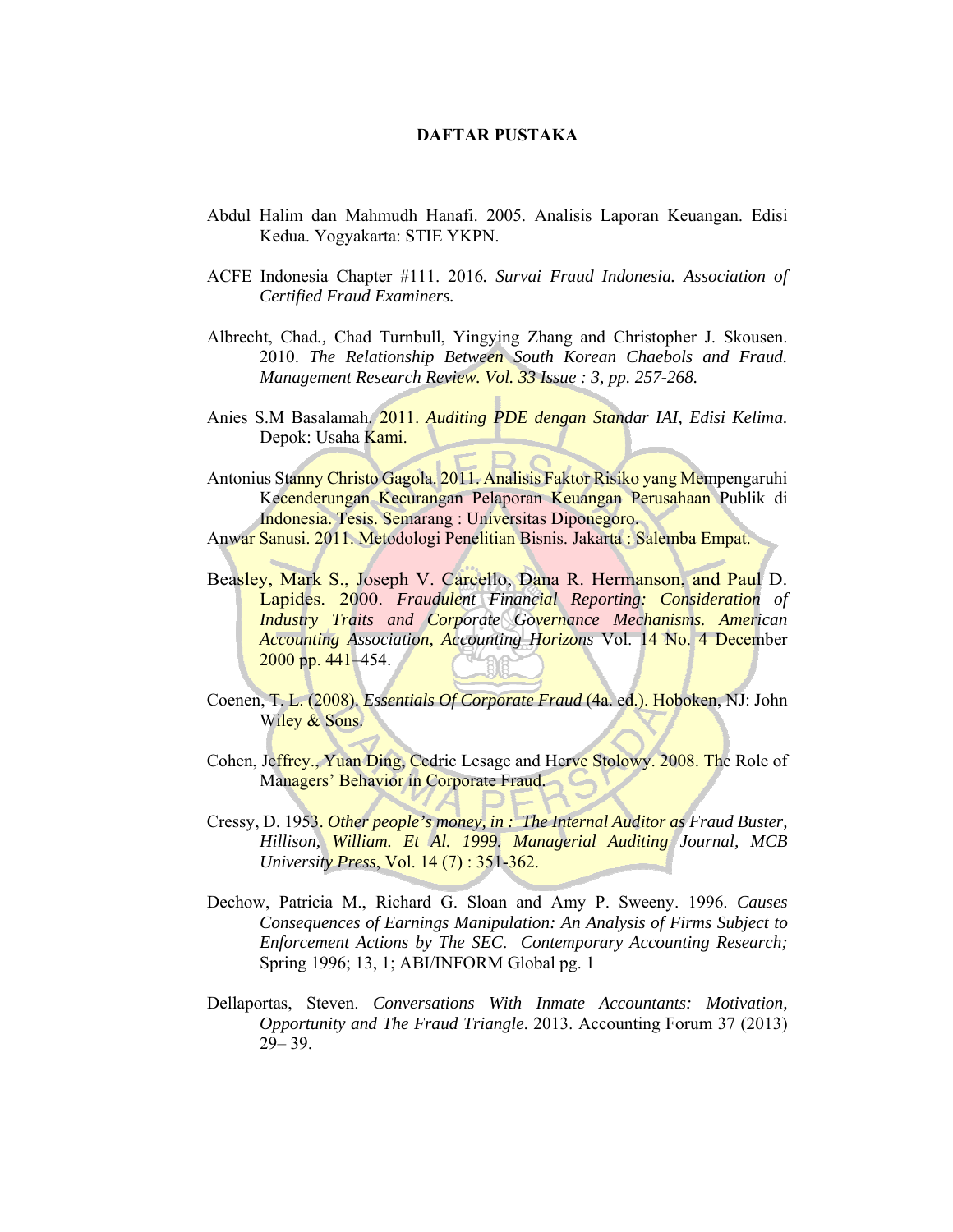- Desak Nyoman Sri Werastuti. 2014. *Mendeteksi Kecurangan Dalam Pelaporan Keuangan Melalui Prespektif Financial Stability Pressure dan Ineffective Monitoring*. Seminar Nasional Riset Inovatif II, Tahun 2014. ISSN: 2339- 1553.
- Dewi Listyaningrum, Patricia Diana Paramita dan Abrar Oemar. 2017. *Pengaruh Financial Stability, External Pressure, Financial Target, Ineffective Monitoring dan Rasionalisasi Terhadap Kecurangan Pelaporan Keuangan (Fraud).* Jurnal Ekonomi- Akuntansi.
- Dunn, P. 2004. *The Impact Of Insider Power On Fraudulent Financial Reporting. Journal of Management*, 30(3) 397-412.
- H. Sri Sulistyanto. 2008. Manajemen Laba Teori dan Model Empiris. Jakarta : Grasimdo.
- Hassink, Harold., Roger Meuwissen and Laury Bollen.2010. *Fraud Detection, Redress and Reporting by Auditors. Managerial Auditing Journal*, Vol. 25  $Iss 9 pp.861 - 881.$
- Hayes, Ricky., H Gortemaker and P Wallage. 2014. *Principal of Auditing an Introduction to International Standars on Auditing. Third Edition.* New Jersey: Prentice Hall.
- I Gusti Putu Oka Surya Utama dkk. 2018. Analisis Faktor-Faktor Dalam Perspektif *Fraud Triangle* Sebagai Prediktor *Fraudlent Financial Reporting*. E-Jural Ekonomi Dan Bisnis Universitas Udayana 7.1 (2018): 251-278. ISSN: 2337-3067.
- Imam Ghozali . 2016. Aplikasi Analisis Multivariate dengan Program *IBM SPSS 23*. Semarang : Badan Penerbit Universitas Diponegoro.
- Jensen , M. C. and Meckling, W. H. 1976. *Theory of the Firm: Managerial Behavior, Agency Cost and Ownership Structure*. Journal of Financial Economics. 3(4): 305-360.
- Owens-Jackson, Lisa A., Diana Robinson, and Sandra Waller Shelton. 2009. *The Association Between Audit Committee Characteristics, The Contracting Process and Fraudulent Financial Reporting. American Journal of Busuness*, Vol. 24. *Issue* : 1, pp. 57-66.
- Lusy Suprajadi. 2009. Teori Kecurangan*, Fraud Awarness,* Dan Metodologi Untuk Mendeteksi Kecurangan Pelaporan Keuangan. E-Journal Unpar. Volume 13, Nomor 2, Agustus 2009.
- Loebbecke. J., M. Eining, and J. Willingham. 1989. *Auditors' experience with material irregularities: Frequency, nature, and detestability. Auditing: A Journal of Practice & Theory* 9 (Fall): 1-28.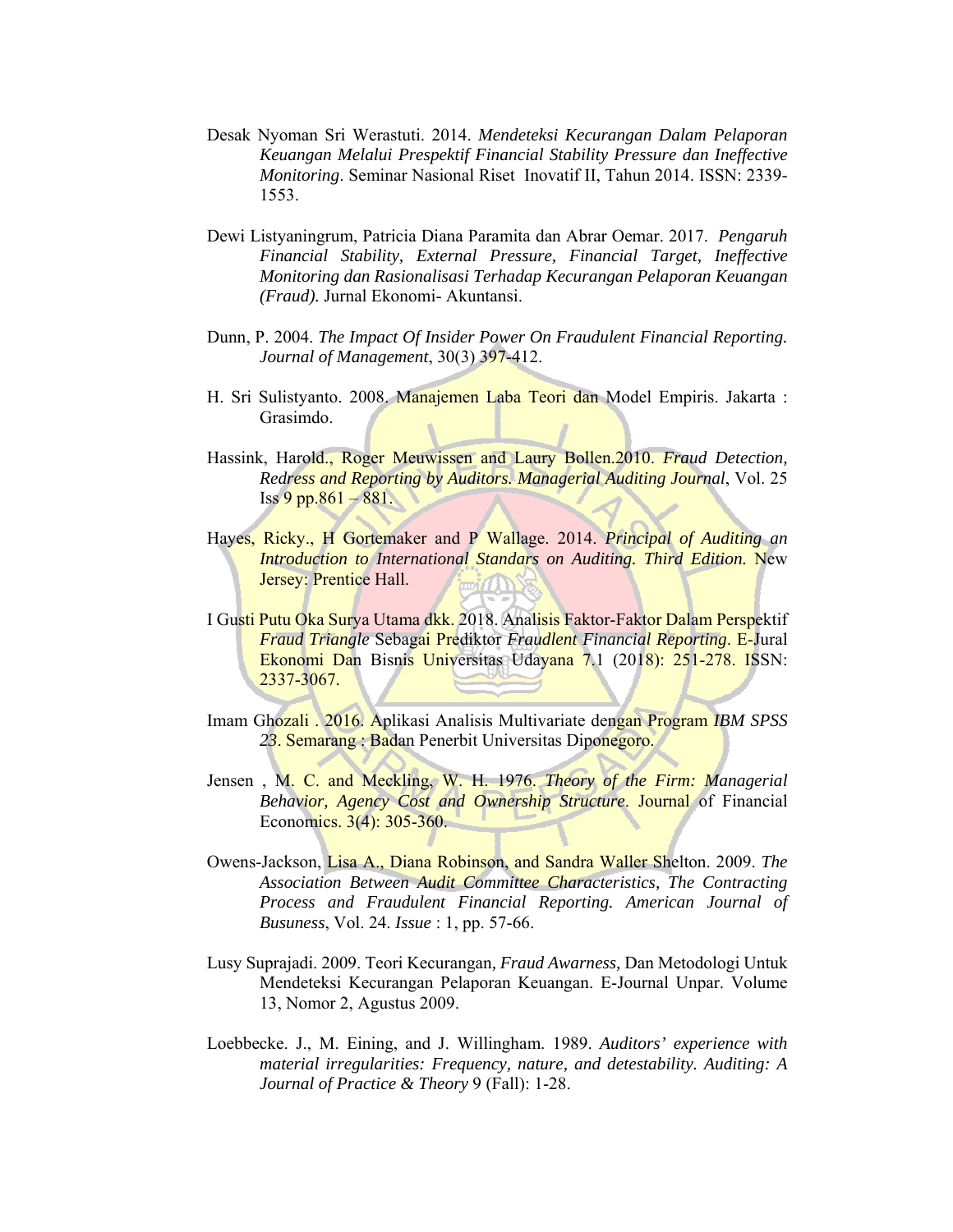- Lou, Y. and M. Wang. 2009. *Fraud Risk Factor Of The Fraud Triangle Assesing The Likehood Of Fraudulent Financial Reporting*. Journal of Business & Economic Research, Vol. 7, No. 2, h.. 61-78.
- Machado, Michele Rilany Rodrigues & Ivan Ricardo Gartner. 2017. *The Cressey Hyphotesis (1953) and an Investigation Into The Occurrence of Corporate Fraud : an Empirical Analysis Conducted in Brazilian Banking Institutions.* ISSN 1808-057X. DOI : 10.1590/201803270.
- Maghfiroh, Nur dkk. 2015. Analisis Pengaruh *Financial Stability, Personal Financial Need, External Pressure, Dan Ineffective Monitoring* Pada *Financial Statement Fraud* Dalam *Perspektif Fraud.* Jurnal Ekonomi dan Bisnis. Volume 16. Nomor 01.
- Manurung, Daniel T.H & Niki Hadian. 2013. *Detection Frauf Of Financial Statement With Fraud Triangle.* Proceedings of 23<sup>rd</sup> International Business Research Conference. ISBN : 978-1-922629-36-8.
- Mathius Tandiontong. 2016. *Kualitas Audit dan Pengukurannya*. Bandung: Alfabeta.
- Nguyen, Khanh. 2008. *Financial Statement Fraud: Motivies,Methodes, Case and Detection. Florida.*
- Posma Sariguna Johnson Kennedy dan Santi Lina Siregar. 2017.*Fraud Actors in Indonesia According to Fraud Indonesia Survey.* Buletin Ekonomi FE UKI *I S S N - 1 4 1 0 3 8 4 2* V o l . 2 1 N o . 2
- Rezaee, Zabihollah. 2005. *Causes, Consequences, and Deterence of Financial Statement Fraud. Critical Perspectives on Accounting* 16 (2005) 277–298. doi:10.1016/S1045-2354(03)00072-8
- Rezaee, Zabihollah & Richard Riley. 2010. *Financial Statement Fraud.* New York: John Wiley & Sons, Inc.
- Sarkar, J., Sarkar , S., & Sen, K. 2006. *Board of Directors and Opportunistic Earning Management : Evidence from India. Journal Accounting, Auditing and Finance.* 517-547.
- Schuchter, Alexander and Michael Levi. 2015. *Beyond the fraud triangle*: Swiss and Austrian elite fraudsters. Accounting Forum 39 (2015) 176–187
- Scott, William R. 2003. *Financial Accounting Theory.* United States of Amerika: Prentice Hall.
- Sekaran, Uma dan Bougie, Roger. 2017. Metode Penelitian untuk Bisnis. Edisi 6. Jakarta : Salemba Empat.